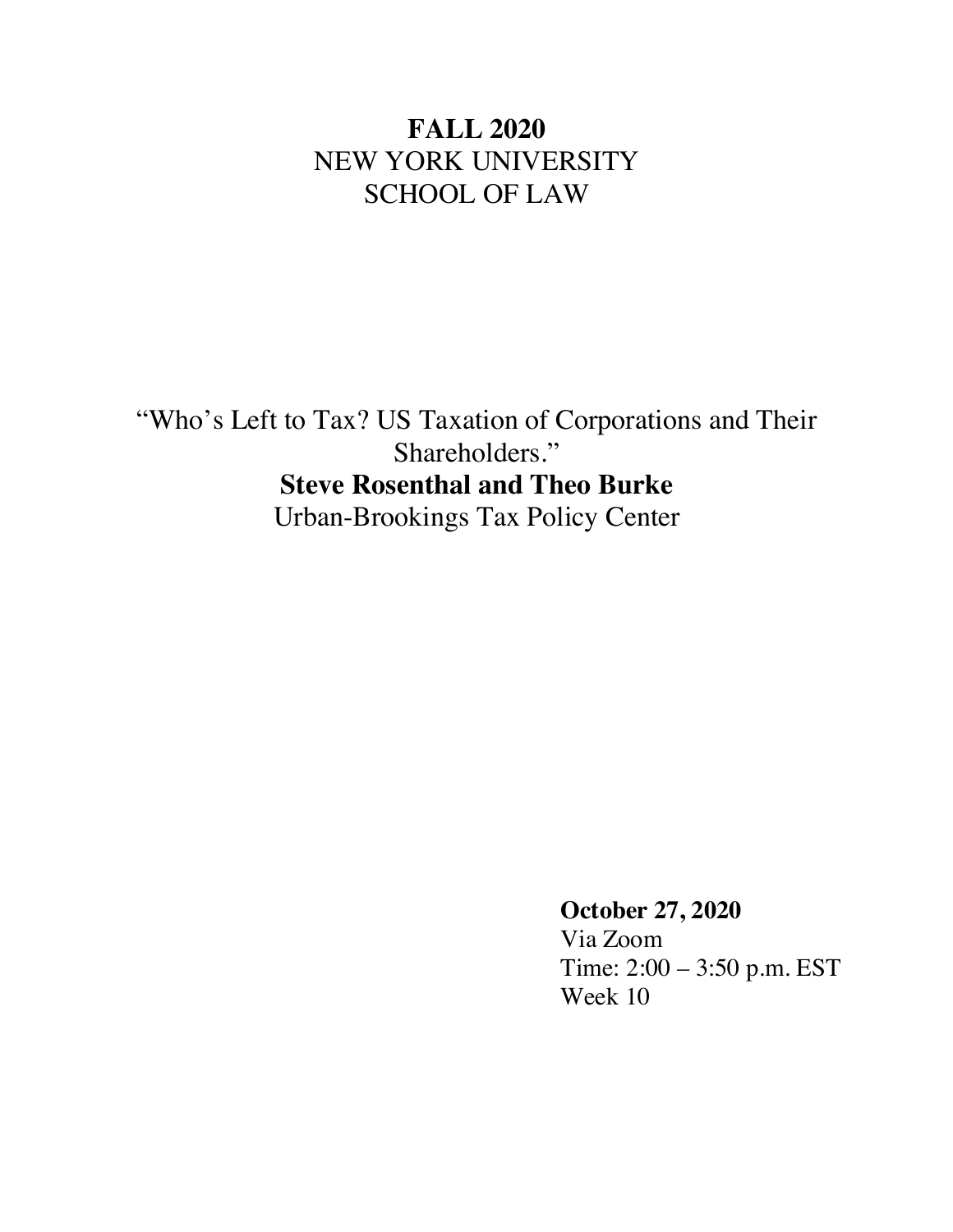# **SCHEDULE FOR FALL 2020 NYU TAX POLICY COLLOQUIUM**

(All sessions meet online on Tuesdays, from 2:00 to 3:50 pm EST)

- 1. Tuesday, August 25 Steven Dean, NYU Law School. "A Constitutional Moment in Cross-Border Taxation."
- 2. Tuesday, September 1 Clinton Wallace, University of South Carolina School of Law. "Democratic Justice in Tax Policymaking."
- 3. Tuesday, September 8 Natasha Sarin, University of Pennsylvania Law School. "Understanding the Revenue Potential of Tax Compliance Investments."
- 4. Tuesday, September 15 Adam Kern, Princeton Politics Department and NYU Law School. "Illusions of Justice in International Taxation."
- 5. Tuesday, September 22 Henrik Kleven, Princeton Economics Department. "The EITC and the Extensive Margin: A Reappraisal."
- 6. Tuesday, September 29 Leandra Lederman, Indiana University Maurer School of Law. "Of Risks and Remedies: Best Practices in Tax Rulings Transparency."
- 7. Tuesday, October 6 Daniel Shaviro, NYU Law School. "What Are Minimum Taxes, and Why Might One Favor or Disfavor Them?"
- 8. Tuesday, October 13 Gabriel Zucman, University of California, Berkeley. "The Rise of Income and Wealth Inequality in America: Evidence from Distributional Macroeconomic Accounts"
- 9. Tuesday, October 20 Michelle Layser, University of Illinois College of Law. "How Place-Based Tax Incentives Can Reduce Economic Inequality."
- 10. Tuesday, October 27 Steve Rosenthal and Theo Burke, Urban-Brookings Tax Policy Center. "Who's Left to Tax? US Taxation of Corporations and their Shareholders."
- 11. Tuesday, November 10 Owen Zidar, Princeton Economics Department. "The Tax Elasticity of Capital Gains and Revenue-Maximizing Rates."
- 12. Tuesday, November 17 Abdoulaye Ndiaye, NYU Stern Business School. Redistribution With Performance Pay."
- 13. Tuesday, November 24 Lilian Faulhaber, Georgetown Law School. "Searching for Coherence: The Overuse of Excess Returns and Excess Profits."
- 14. Tuesday, December 1 Erin Scharff, Arizona State Sandra Day O'Connor College of Law. "Revisiting Local Income Taxes."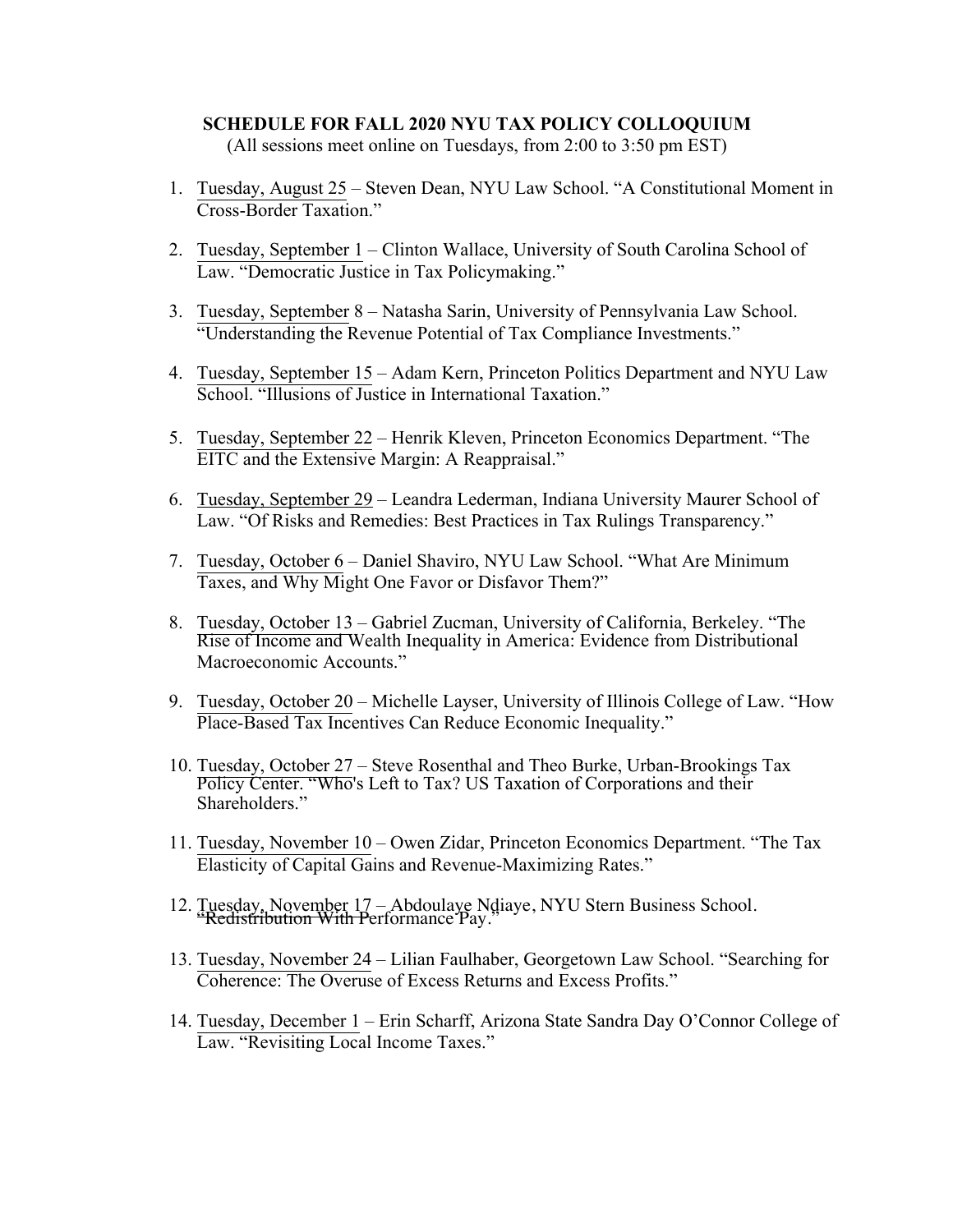## **Who's left to tax? US taxation of corporations and their shareholders<sup>1</sup>**

#### **I. Introduction**

We usually say that corporate earnings are subject to two levels of income tax: first, the corporation pays an income tax on earnings and, second, the shareholders pay an income tax on the dividends they receive and capital gains they realize. The story now is illusory: We tax earnings twice, but badly.

A half century ago, the US corporate income tax was a major source of revenue. Since then, the corporate tax base has eroded and, in 2017, the corporate tax rate was cut sharply from 35 to 21 percent. As a result, corporate tax receipts dropped from 3.6 percent of GDP in 1965 to 1.5 percent in 2017 to 1.1 percent in 2019.<sup>2</sup> Because of the COVID-19 pandemic, and the resultant economic collapse, corporate tax receipts fell further, finishing below 0.8 percent of GDP for the fiscal year 2020, which ended on September 30 (and will finish lower still for the calendar year 2020).<sup>3</sup>

Over the same half century, the shareholder tax base also dwindled. In a 2016 article, we estimated that US taxable accounts only held about a quarter of US portfolio stock down from almost 80 percent 50 years prior.<sup>4</sup> In a 2017 article, we estimated foreign investors held about 35 percent of US corporate stock, including both foreign direct and portfolio investments.<sup>5</sup>

After the 2017 cuts in corporate tax rates, there have been calls to raise them. Most recently, for example, former Vice President Biden proposed to raise the corporate income tax rate from 21 to 28 percent. 6

This article updates our previous estimates of the shifting ownership of US corporate equity and describes continuing trends. We find that foreigners now hold about 40 percent of total US equity, retirement accounts about 30 percent, and taxable accounts about 25 percent. We then discuss the implications of the ownership trends for tax policy, both for raising taxes on corporations and shifting more taxes to shareholders. Overall, we find that foreigners and the richest Americans incur the burden of increasing corporate taxes—and reap the benefit of cutting them.

<sup>&</sup>lt;sup>1</sup> Steve Rosenthal (srosenthal@urban.org) and Theo Burke (tburke@urban.org), Urban-Brookings Tax Policy Center. The authors wish to thank [… ] for helpful comments. They also wish to acknowledge Lydia Austin, Evan Avila, and Erin Huffer, formerly of the Tax Policy Center, for previous research assistance. The views and mistakes herein are the authors' and not those of the Tax Policy Center, the Urban Institute, the Brookings Institution, or any other entity or person.

<sup>&</sup>lt;sup>2</sup> https://www.taxpolicycenter.org/statistics/source-revenue-share-gdp

<sup>3</sup> https://www.cbo.gov/topics/taxes.

<sup>4</sup> See Rosenthal and Austin, "The Dwindling Taxable Share of US corporate Stock," Tax Notes, May 16, 2016. See also Burman, Clausing, and Austin, "Is US Corporate Income Double-Taxed?" 70 Natl Tax J. 675 (2017) (corroborating original estimates by Rosenthal and Austin).

<sup>5</sup> See Rosenthal, "Slashing Corporate Taxes; Foreign Investors are Surprise Winners," Tax Notes, Oct. 23, 2017.

<sup>6</sup> https://www.taxpolicycenter.org/publications/analysis-former-vice-president-bidens-tax-proposals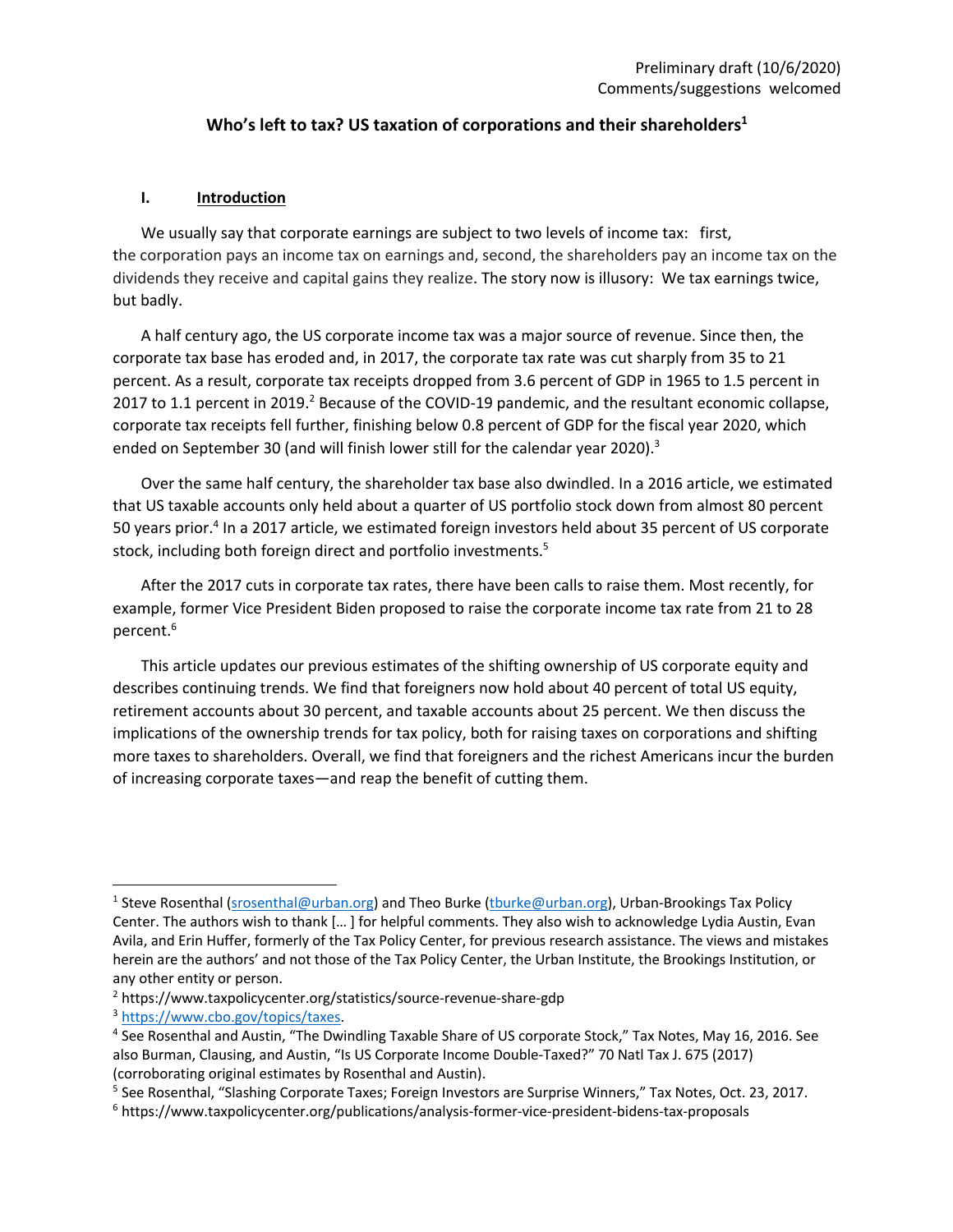## **II. The shifting ownership of US corporate equity**

In recent years, the foreign share of US corporate equity has ballooned, as reflected in data from the financial accounts of the US from the Federal Reserve (the "Fed").<sup>7</sup> Foreigners held just 4 percent of US equity in 1986, but their share rose steadily to 11 percent by 1980, 25 percent by 2000, and 40 percent today.



Foreigners own US corporate equity two ways: (i) foreign direct investment ("FDI"), which is voting stock of 10 percent or more or (ii) portfolio stock for less than 10 percent of voting stock. <sup>8</sup> For example, Siemens AG, a German multinational, might wholly own Siemens USA, a "direct" investment. Or the Norwegian sovereign wealth fund might own Apple stock as a portfolio investment.

Both the direct and portfolio investment by foreigners in US equities increased dramatically over the last two decades. $9$  And the spurts appears unrelated to changes in the US corporate tax rates.<sup>10</sup>

<sup>&</sup>lt;sup>7</sup> Federal Reserve, "Financial Accounts of the United States: Flow of Funds, Balance Sheets, and Integrated Macroeconomic Accounts, Second Quarter 2020" (Sept. 21, 2020).

<sup>&</sup>lt;sup>8</sup> Foreign direct investment in the US is the ownership or control, by a foreign person of 10 percent or more of the voting securities of an incorporated US business enterprise or the equivalent interest in an unincorporated US business enterprise. Quijano, "A Guide to BEA Statistics on Foreign Direct Investments in the United States." Foreign investment that is not direct investment is portfolio investment

<sup>&</sup>lt;sup>9</sup> We reduce the foreign share of FDI to reflect US holdings of the foreign corporations that make the FDI. (See Appendix for methodology.)

 $10$  Trying to isolate the effect of changes in US corporate tax rates on inbound capital flows is beyond the scope of this paper.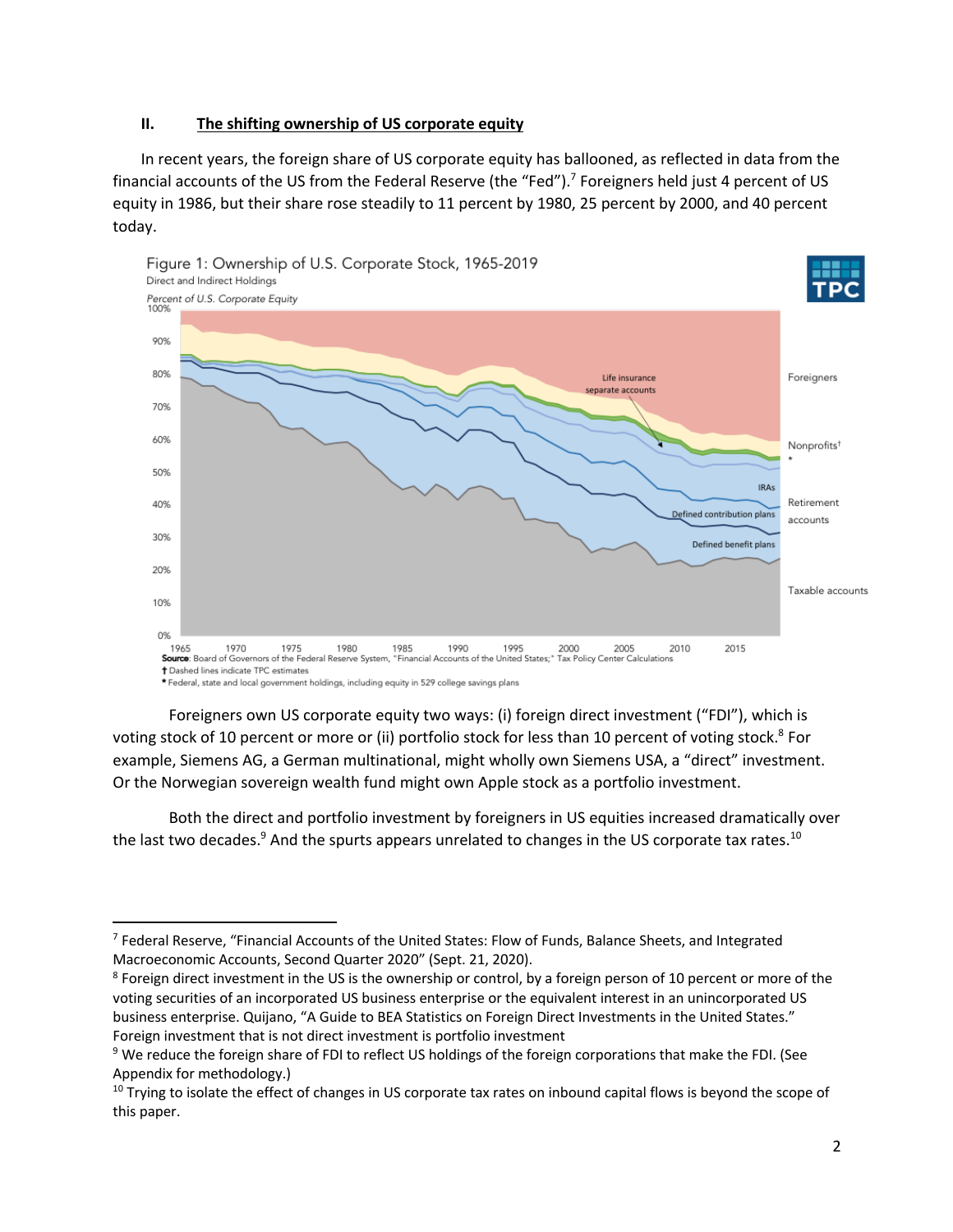

#### Figure 2: Foreign Ownership of US Equity, 1965-2019

Over the same period, US ownership of foreign stock rose at a similar clip. This growth, by spurts, in cross-border investment is just one manifestation of globalization.

Figure 3: Cross-border Equity Investment\*, 1965-2019



<sup>\*</sup> adjusted for cross-ownership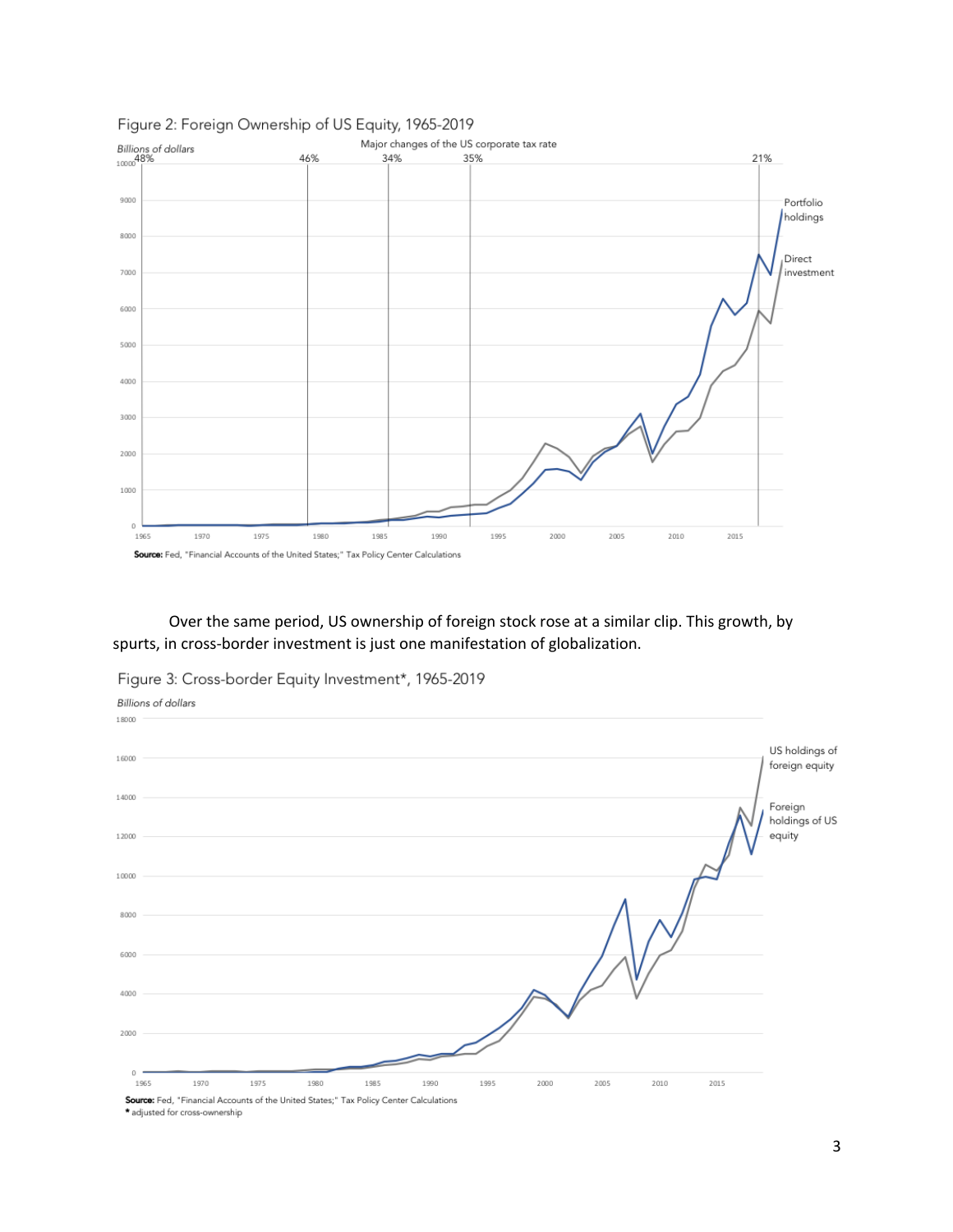Stock that is not held by foreigners is increasingly held in tax-advantaged retirement accounts, now about 30 percent of total US equity. Retirement accounts include defined benefit ("DB") plans (8 percent of the total US equity), defined contribution ("DC") plans (8 percent), individual retirement accounts ("IRAs") (12 percent), and life insurance separate accounts (3 percent), which are reserves that fund annuity and life insurance policies.



Figure 4: U.S. Corporate Stock in Retirement Accounts, 1965-2019

The oldest retirement plans, DB plans, started in the mid-19<sup>th</sup> century, as some employers paid employees a percentage of their salary after disability or retirement. Today, DB plans make annuity payments to retired workers based on years of work and earnings. To qualify under the tax rules, a DB plan can pay a maximum \$235,000 annually after retirement.

Both private and public employers can offer DB plans. However, over time, most private employers turned away from DB plans, because of their large long-term funding burdens.<sup>11</sup> As a result, the share of US equities held by DB plans fell from a high of 22 percent in 1985 to 16 percent by 2005. The trend continued, abetted by a state and local DB plan shift from direct equity holdings to alternative investments, including hedge funds, private equity funds, real estate, and commodities. <sup>12</sup> By 2019, the share of US equities held by DB plans had declined to 8 percent.

<sup>&</sup>lt;sup>11</sup> Bomey "It's really over'" Corporate pensions head for extinction as nature of retirement plans changes." USA Today (Dec. 31, 2019). https://www.usatoday.com/story/money/2019/12/10/corporate-pensions-defined-benefitmercer-report/2618501001/

<sup>&</sup>lt;sup>12</sup> Aubry, Chen, and Munnell, "A First Look at Alternative Investments and Public Pensions," Center for Retirement Research at Boston College (July 2017). Curiously, the Fed counts private equity held by DB plans as direct equity, which we follow.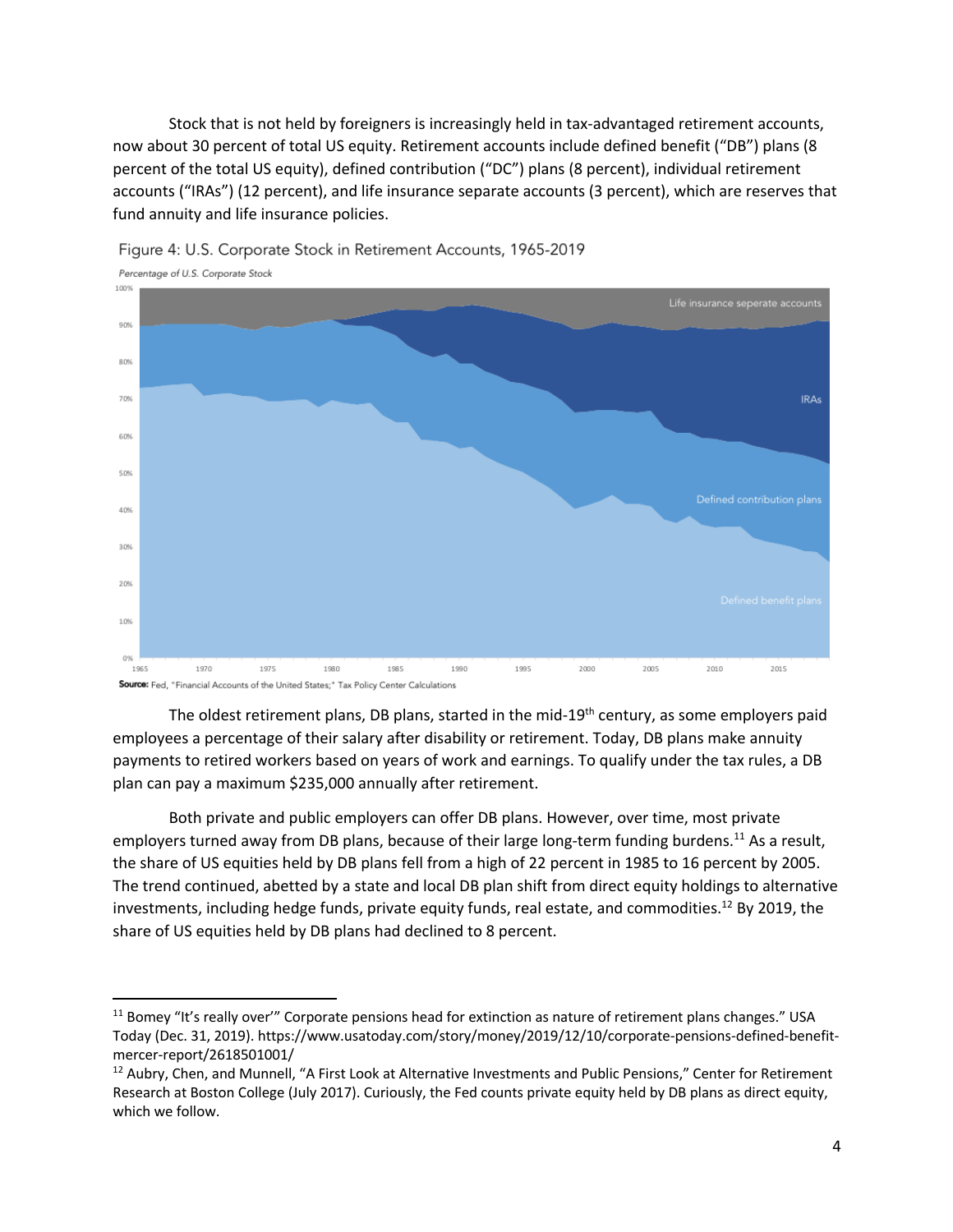Defined contributions (DC) plans permit an employer and/or its employees to make fixed contributions to a retirement plan. The maximum combined employer and employee contribution is \$57,000 annually for 2020, with an extra \$6,500 "catch up" contribution by employees age 50 or over, for a total of \$63,500.<sup>13</sup> The employee owns the account and the balance in the account depends on the size of past contributions and accumulated investment returns.

DC plans grew in popularity starting in in 1980, when Congress first authorized 401(k)s. Since then they have remained popular and have held around 10 percent of US equity for the last four decades. DC plans now include 401(k) plans, similar 403(b) plans for nonprofit employees, 457(b) plans for state and local government employees, and the federal government's Thrift Savings Plan.

Congress introduced Individual Retirement Accounts ("IRAs") in 1978, which are like DC plans, but without an employer's participation. IRAs, the newest category of retirement plans, grew steadily in popularity since then and now hold 12 percent of US equity. Congress initially set the IRA contribution cap at \$1,500, but it's now \$6,000 with an extra \$1,000 "catch up" contribution, for a total of \$7,000. The largest increase occurred in 2001, when Congress increased the limit from \$2,000 to \$5,000, with a five-year phase-in, and added the extra \$1,000 catch-up. However, most of the growth in IRAs holdings has been fueled by rollovers of large balances in employer plans, which is permitted upon job changes.<sup>14</sup>

Life insurance companies secure their annuities for contract holders and beneficiaries with separate accounts. Annuities are contracts that pay out a fixed or variable income stream for a set period or over the lifetimes of the contract holders or beneficiaries. Their holdings have shown little change over the period we studied.

The share of holdings of US equity by the last category, taxable accounts, fell more than two-thirds over the last half century, from about 80 percent in 1965 to 25 percent in 2019. This slide ended in 2008 and flattened afterwards (as stock prices rebounded after the great recession).

#### **III. Who bears the burden of higher corporate income tax rates?**

Shareholders, in the short run and, mostly, in the long run, bear the burden of higher corporate tax rates. Thus, for example, shareholders would largely bear the burden of an increase in corporate income taxes from 21 to 28 percent, as proposed by former Vice President Biden. Conversely, they previously benefitted from the corporate tax cuts in the Tax Cuts and Jobs ACT ("TCJA").15

In 1962, Arnold C. Harberger first modeled the dynamics of an increase in corporate taxes.<sup>16</sup> He described how an increase in a corporate income tax initially reduces the after-tax returns for capital invested in the corporate sector which, later, lowers pre-tax returns for capital invested elsewhere. That is because the capital that is invested in the corporate sector, which is taxed more heavily, may be shifted to the non-corporate sectors, reducing returns to capital there. A corporate tax increase also might reduce returns to labor, as workers in the corporate sector might earn less if there were less

<sup>&</sup>lt;sup>13</sup> The maximum employee contribution is \$19,500, with an extra \$6,500 "catch up" of contribution by employees age 50 or older for a total of \$26,000.<br><sup>14</sup> Holden, Sarah, and Daniel Schrass, "The Role of IRAs in US Households' Saving for Retirement, 2018." ICI

Research Perspective 24, no. 10 (Dec. 2018). Available at www.ici.org/pdf/per24-10.pdf.

<sup>15</sup> See Rosenthal, "Slashing Corporate Taxes: Foreign Investors are Surprise Winners.".(2017)

<sup>&</sup>lt;sup>16</sup> Harberger, Arnold C., "The Incidence of the Corporate Income Tax," Journal of Political Economy 70(3), (1962).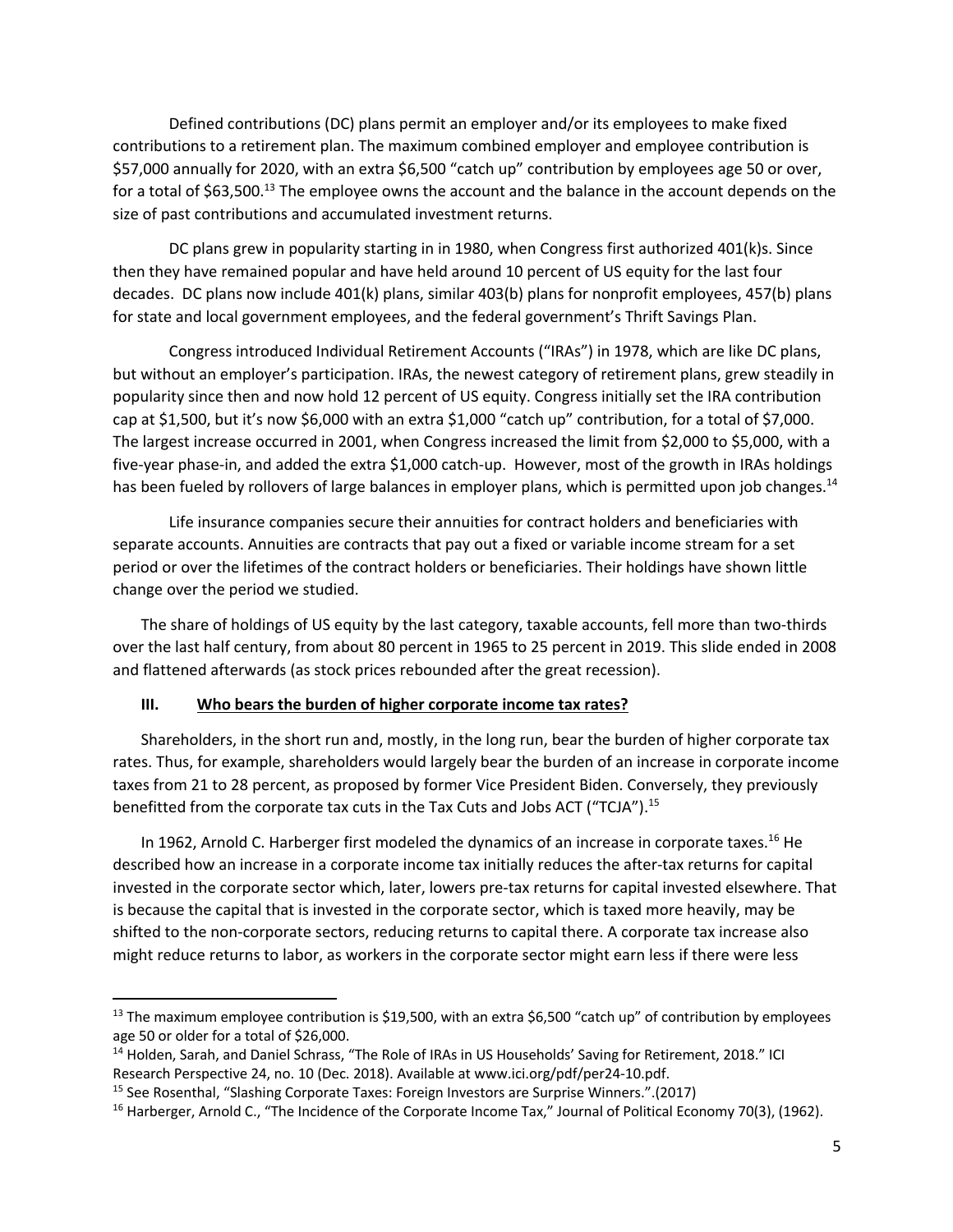capital for them to work with. (The reverse also would be true: a decrease in corporate taxes could increase returns to corporate capital and labor.)

In the short run, however, shareholders bear higher corporate income taxes--and benefit from lower taxes.17 As Harberger emphasized in 2008, "The idea always has been that the owners or shareholders of an enterprise  $\dots$  initially bear the incidence of a new [corporate] tax wedge."18

And the short run could last a long time, as capital may shift slowly. As Alan J. Auerbach observed, "[w]hile computers can be moved from one office to another, it is considerably more difficult to turn a nuclear power plant into a tractor."<sup>19</sup> Or as Paul Krugman explained: "One does not simply unbolt machines in other countries from the floor and roll them into America the next week."<sup>20</sup> Krugman suggested the path to the long run could last decades.

Moreover, long-run models generally assume only the taxation of normal returns to capital, not supernormal returns (or rents), which are returns in excess of the normal returns. To the extent corporate income tax is collected from supernormal returns, the corporation's owners would bear it, even in the long run. That is because the corporation's owners would not shift their investments, notwithstanding higher or lower corporate taxes.

The Treasury's Office of Tax Analysis found that excess profits had grown from 60 percent to about 75 percent of the US corporate tax base over the period 1992-2013.<sup>21</sup> Edward Fox likewise determined, over a longer period, 1957 -2013, that the US corporate income tax was collected predominantly from excess profits.<sup>22</sup> Fox found the US corporate income tax mimics a cash flow tax, which is a tax on a business's receipts less its costs of materials, capital investments, and labor. Under longstanding views, a cash flow tax is imposed only on a business's supernormal returns, and falls on the business's owners.<sup>23</sup> Both Treasury's and Fox's studies examined periods before the 2017 Tax Cuts and Jobs Act ("TCJA"), which allowed businesses to completely write-off their expenses until 2022, and at least temporarily shifted the US corporate income tax even closer to a cash flow tax.<sup>24</sup>

#### **IV. Who are the shareholders?**

As we described above, foreign investors, retirement accounts, and taxable accounts predominantly own US equity and, thus, bear the increase or decrease in corporate taxes, in the short run and, for the large part, in the long run.

<sup>&</sup>lt;sup>17</sup> For existing shareholders, the effect is instantaneous, through the process of capitalization, as a stock's price rises to reflect anticipated higher after-tax earnings (or falls to reflect lower after-tax earnings).

<sup>&</sup>lt;sup>18</sup> Harberger, "Corporation Tax Incidence: Reflection on what is Known, Unknown, and Unknowable." In Fundamental Tax Reform Issues, Choices, and Implications, at 302 (2008).

<sup>&</sup>lt;sup>19</sup> Auerbach, "Who Bears the Corporate Tax? A Review of What We Know," 20 Tax Pol'y & Econ.1, 10 (2006). <sup>20</sup> Krugman, "The Transfer Problem and Tax Incidence (Insanely Wonkish)" NYT (Oct. 5, 2017)

<sup>&</sup>lt;sup>21</sup> Power and Frerick, "Have Excess Returns to Corporations been Increasing Over Time?" National Tax Journal 69(4), 831-846 ( 2016).

<sup>&</sup>lt;sup>22</sup> Fox, "Does Capital Bear the US Corporate Tax After All? New Evidence from Corporate Tax Returns." 17 J. Empirical Legal Stud. 71 (2020). See also Fox and Liscow, "A Case for Higher Corporate Tax Rates," Tax Notes (June 22, 2020).

<sup>&</sup>lt;sup>23</sup> E. Cary Brown, "Business-Income Taxation and Investment Incentives," in Income, Employment and Public Policy: Essays in Honor of Alvin E. Hansen (1948).

<sup>&</sup>lt;sup>24</sup> The write-off of business investments will phase out from 2022 to 2026. It's unclear what will replace it.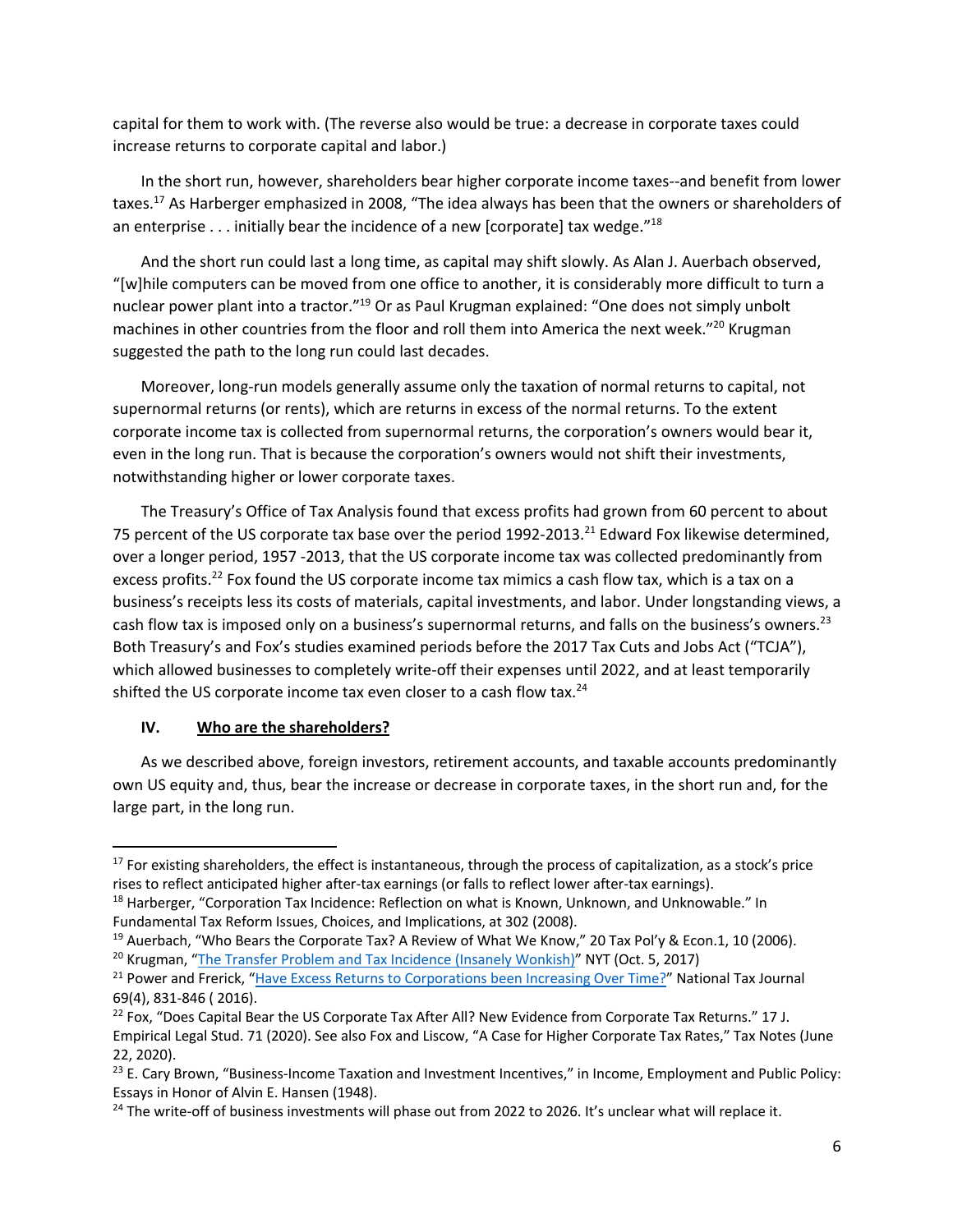Foreigners hold the largest chunk of US equity, about 40 percent, with 18 in direct investment and 22 in portfolio holdings. The 40 percent combined foreign ownership translates, proportionately, to 40 percent of the burden from an increase in corporate taxes.

Foreign direct investment ("FDI") is often neglected in considering foreign ownership. It's easy to miss, as the Fed reports direct investments on a table separate from other holdings of corporate equity.<sup>25</sup> Foreign multinational corporations often make these investments into controlled US subsidiaries.<sup>26</sup> But whether a US corporation is controlled by a foreign corporation, or is partially held in a foreign portfolio, its earnings would be taxed at the same rate and be borne by shareholders.<sup>27</sup>

Some hypothesize that foreign-controlled US corporations might, effectively, pay taxes at a lower rate than non-controlled US corporations, so a tax increase on foreign-controlled US corporations might have less effect. Perhaps, for example, foreign-controlled US corporations could more easily shift their income abroad (at least before the recent US and international reforms to limit base erosion and profit shifting). Although this difference is plausible, it does not appear to be significant.<sup>28</sup>

Moreover, based on the most recent IRS data, foreign-controlled US corporations paid slightly more than their proportionate share of US corporate taxes. That is, in 2016, foreign-controlled US corporations paid 17 percent of all taxes paid by US corporations, while they had only 13 percent of the assets and 16 percent of the gross receipts of all US corporations.<sup>29</sup>

The next largest category of holders of US stock is retirement accounts which, by size, are: Individual Retirement Accounts ("IRAs"), defined contribution ("DC") plans, defined benefit ("DB") plans, and life insurance company separate accounts.

With IRAs and DC plans, participants elect to contribute and, typically, select their investment. They later benefit directly from the returns on their contributions, allowing them to withdraw more money later.

Because contributions are elective, households with the most resources are most likely to contribute to IRAs and DC plans and allow their balances to grow.30

 $25$  L.230, Direct Investment, not L.223, Corporate Equities of the financial accounts of the Fed.

<sup>&</sup>lt;sup>26</sup> The set of US corporations that are more than 50-percent controlled by foreigners is more than 90 percent of the foreign direct investment, by employment and assets. See BEA, "International Economic Accounts." <sup>27</sup> When we initially calculated ownership of US corporate equity, we focused on the dwindling share of US stock by US taxpayers—and we focused only on portfolio holdings (predominantly interests in publicly traded companies).In our lLater article, we focused on foreign ownership of US equity and we added foreign direct investment.

<sup>&</sup>lt;sup>28</sup> US Treasury, "Report to the Congress on Earnings Stripping, Transfer Pricing and US Income Tax Treaties" (2007) https://www.treasury.gov/resource-center/tax-policy/Documents/Report-Earnings-Stripping-Transfer-Pricing-2007.pdf

<sup>&</sup>lt;sup>29</sup> \$53.9 billion of the total \$316.3 billion of taxes paid by US corporations. https://www.irs.gov/statistics/soi-taxstats-foreign-controlled-domestic-corporations Branch operations of foreigners paid another \$3 billion of taxes in 2016 (branch operations are taxed as corporations by the IRS--and counted as foreign direct investment by the Fed). But the IRS doesn't separate their assets or receipts.

<sup>&</sup>lt;sup>30</sup> Doran, "The False Promise of Portman-Cardin Pension Reform," Tax Notes, June 10, 2019.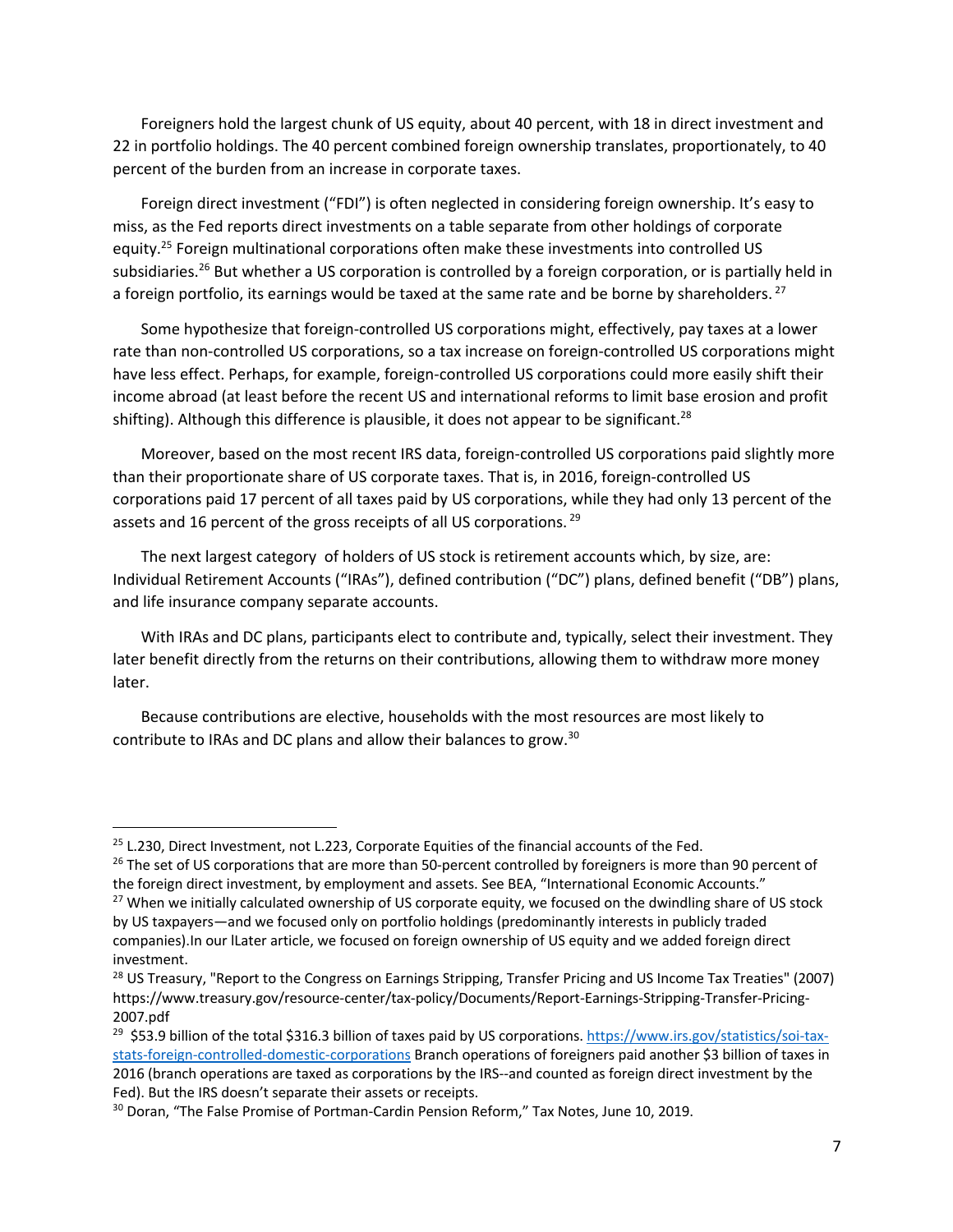

#### Figure 5: Average Assets in Retirement Accounts, 1989-2019 by Percentile of Net Worth

Over the last 30 years, the average balance in retirement accounts (that is, IRAs and DCs) of the richest 10 percent of US households, by wealth, increased to about \$950,000, while balances for the bottom 50 percent increased slightly to around \$19,000, according to the 2019 Survey of Consumer Finance by the Fed.<sup>31</sup> As a result, increases (or decreases) in corporate tax rates overwhelmingly burden (or benefit) the richest Americans, at least in the short run.

As noted in the earlier section, DB plans are less popular now—their share of US equity has fallen sharply. Despite a decline in stock holdings by DB plans, the Trump Administration promoted corporate tax cuts by emphasizing: "The biggest public pension funds are the biggest owners of equities in the world. They're the policemen, they're the firemen and the teachers . . . So yes we're helping Americans by delivering returns back to them."32

Lowering corporate taxes does not deliver returns to policemen, firemen, teachers and other DB plan participants because an increase in the value of the assets in these plans does not increase the payments promised to the beneficiaries. Participants in DB plans, unlike participants in DC plans, do not benefit directly.<sup>33</sup> Rather, the employer benefits directly.

<sup>31</sup> https://www.federalreserve.gov/econres/scfindex.htm

<sup>32</sup> Gary Cohn, National Economic Council Director (Sept. 1, 2017) https://www.cnbc.com/2017/09/01/first-oncnbc-cnbc-transcript-national-economic-council-director-gary-cohn-speaks-with-cnbcs-squawk-on-the-streettoday.html

<sup>&</sup>lt;sup>33</sup> There may be an increase in the likelihood that employers fulfill their obligations to employees if the employers realize higher returns.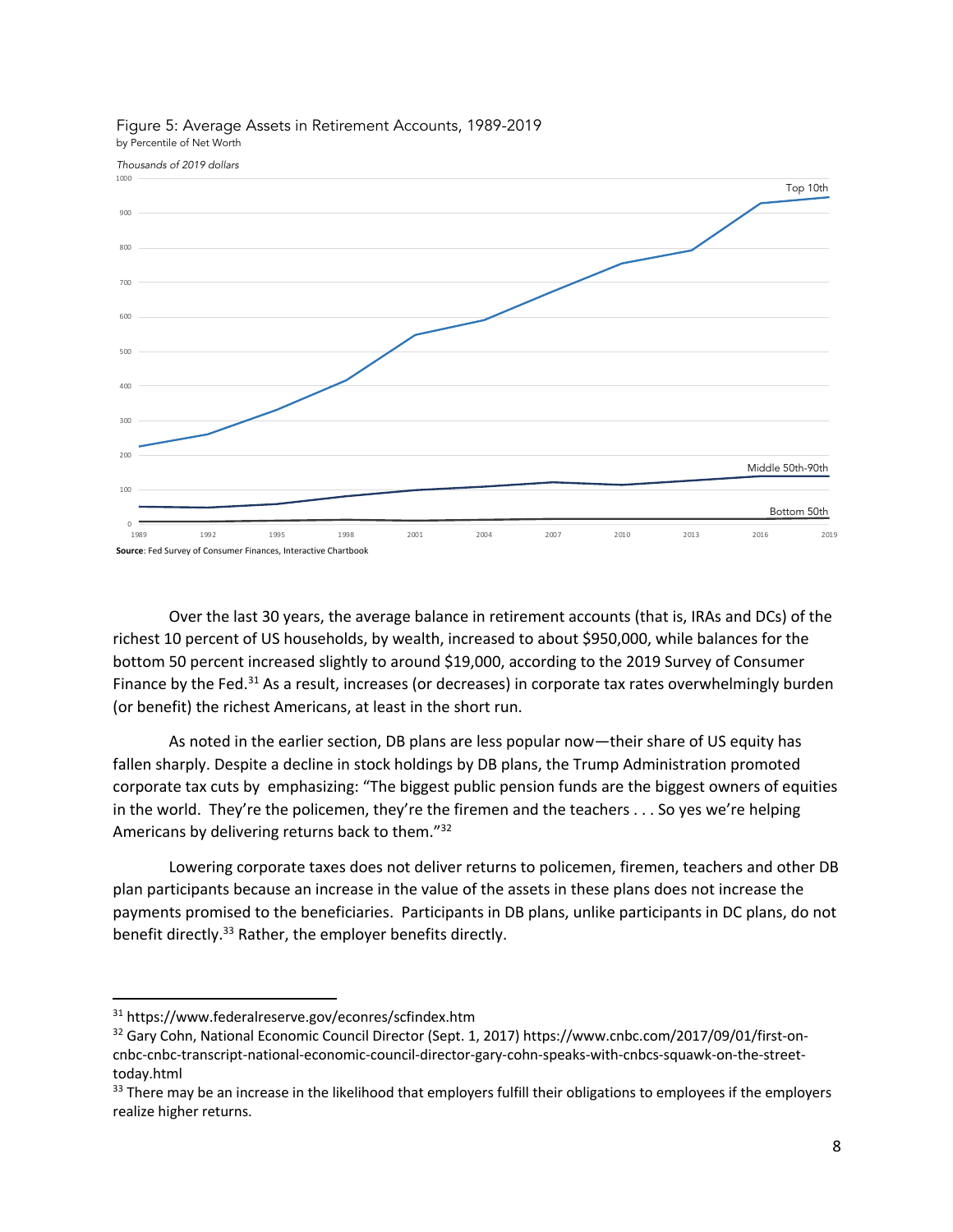Over the last half century, foreigners and retirement plans largely displaced taxable accounts as the owners of stock issued by US corporations. As a result, taxable accounts only owned about 25 percent of US equity in 2019, down from about 80 percent in 1965.

Moreover, stock held, directly and indirectly, in both taxable accounts and retirement accounts, now tilts overwhelmingly to the richest American. The top 10 percent of households, on average, own \$1.7 million of stock, directly and indirectly, while the bottom 50 percent only own about \$11,000.



#### **V. Shifting corporate taxes to shareholders directly**

Some commentators believe high US corporate tax rates encourage US corporations to shift income offshore or to expatriate. They urge the US to end, or lower, taxes on corporations and increase taxes on shareholders, who are less mobile.

Eric Toder and Alan Viard proposed to eliminate the corporate tax and to increase the tax on dividends and stock gains. <sup>34</sup> Changes in the value of publicly traded stock would be marked-to-market in the hands of shareholders, if not sold during the year. (Mark-to-market is an accounting method that determines gains or losses on assets as if the assets have been sold at the end of the year.) Toder and

<sup>&</sup>lt;sup>34</sup> See Toder and Viard, "Major Surgery Needed: A Call for Structural Reform of the US Corporate Income Tax. TPC Research Report. Urban-Brookings Tax Policy Center, Washington, DC. Toder and Viard later proposed to cut the corporate rate to 15 percent, not eliminate it. Toder and Viard, "Replacing Corporate Tax Revenues with a Markto-market ax on Shareholder income." National Tax Journal, 69 (3), 701-732 (Sept. 2016).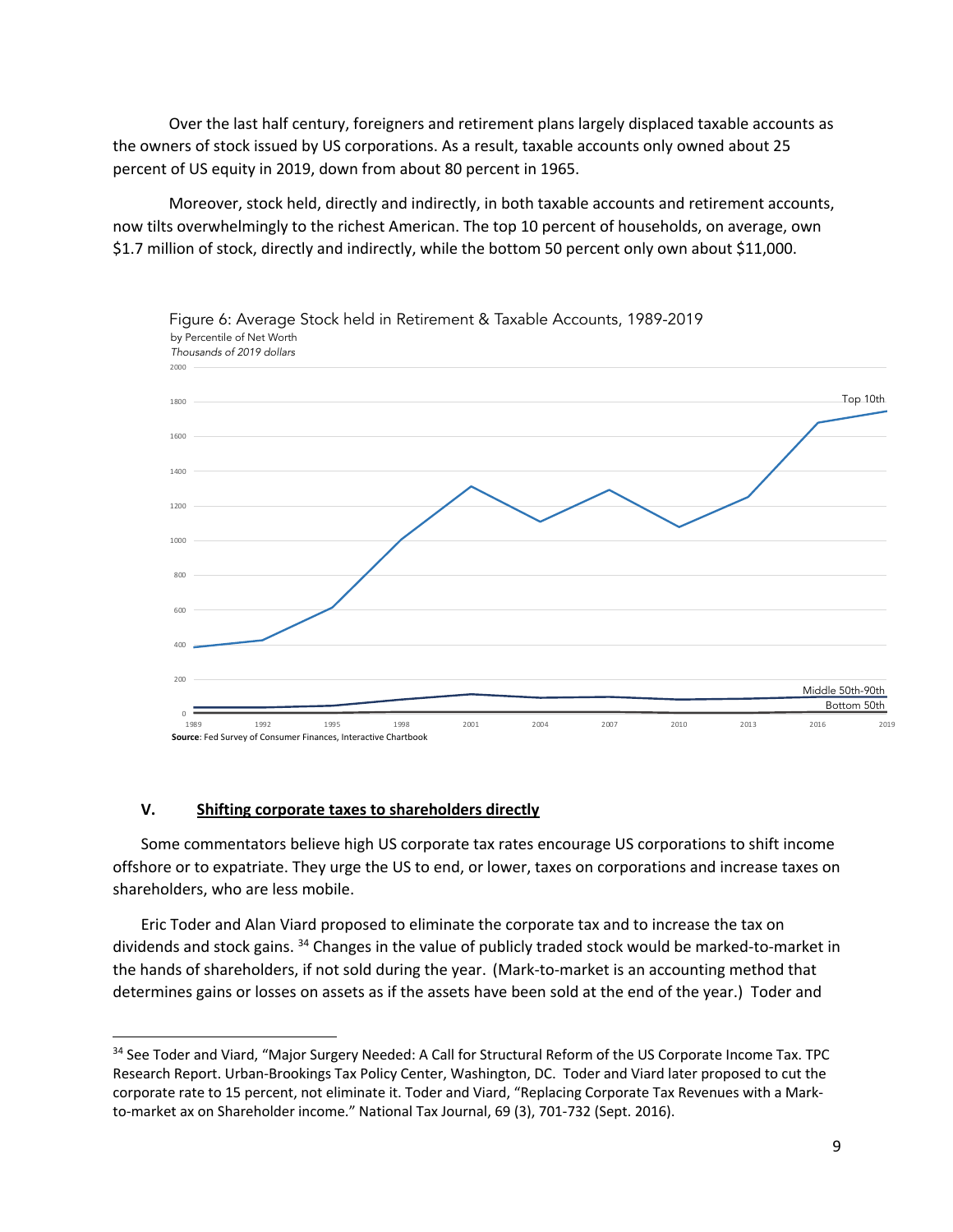Viard proposed to tax these returns as ordinary income, which is currently taxed at a 40.8 percent rate. In general, capital gains and dividends of individuals are taxed at a reduced rate of 23.8 percent. And, currently, unrealized stock gains are stepped up at death (and are never taxed).

Similarly, Harry Gruber and Rosanne Altshuler proposed to lower the corporate tax rate to 15 percent and increase the tax rate for dividends and gains to shareholders.<sup>35</sup> Rather than mark-to-market publicly traded stock, they would impose a deferred interest charge on gains from stock, when the stock is sold.

Given thea dwindling base of taxable shareholders, both proposals are optimistic. For example, the gains of foreign shareholders are almost always exempt from taxation. Dividends that are paid to foreigners are subject to (i) a 30 percent US withholding tax for portfolio investments, which is typically reduced, by treaty, to 15 percent, and (ii) a 5 percent tax (or sometimes zero) for direct investment. Retirement accounts, and nonprofit institutions, are not taxed on either capital gains or dividends.

As a result, both proposals must collect a lot of tax from a shrinking base of taxable shareholders, which we estimate to be less than 25 percent. Collecting a large amount of tax from a shrinking base Is economically challenging—and introduces distortions.

Another approach would be to "integrate" the US corporate and shareholder taxes, reducing two levels of tax to one. For example, the US could allow corporations to deduct dividends paid to shareholders, which would induce corporations to distribute their earnings as dividends to shareholders. For this approach to avoid losing revenue, the US must increase the tax on dividends that are received by shareholders, including foreigners, retirement accounts, and individuals.<sup>36</sup> These shareholders undoubtedly would object.

Alternatively, the United States might still tax corporations on their earnings but allow the shareholders a credit for the taxes paid (or, equivalently, permit a dividends-paid deduction coupled with a withholding tax on dividends paid to shareholders).<sup>37</sup> The credit or withholding tax would not be refundable to prevent a windfall for foreign investors or retirement accounts. But if these taxes were nonrefundable, some shareholders might pressure their corporations to shift income to lower-tax jurisdictions or move abroad.<sup>38</sup>

#### **VI. Conclusion**

We posed a question in our title: "Who's left to tax?" The answer is shareholders, who are predominantly foreigners and rich Americans. They received a windfall in 2017, when Congress slashed corporate tax rates to 21 percent so they can afford to contribute more now.

<sup>&</sup>lt;sup>35</sup> See Grubert and Altshuler, National Tax Journal, 69(3), 643-676 (Sept. 2016).

<sup>&</sup>lt;sup>36</sup> See Rosenthal, "Integrating the Corporate and Individual Tax Systems" the Dividends Paid Deduction Considered (May 17, 2016). https://www.finance.senate.gov/imo/media/doc/16MAY2016Rosenthal.pdf See also, Burman, et.al. at 694.

<sup>&</sup>lt;sup>37</sup> Graetz and Warren, "Unlocking Business Tax Reform," Tax Notes, Nov. 10, 2014.

<sup>&</sup>lt;sup>38</sup> Congress might require retirement accounts, and other tax-exempt entities, to treat part or all of their dividends and capital gains from stock of foreign corporations as unrelated business taxable income to mitigate this problem.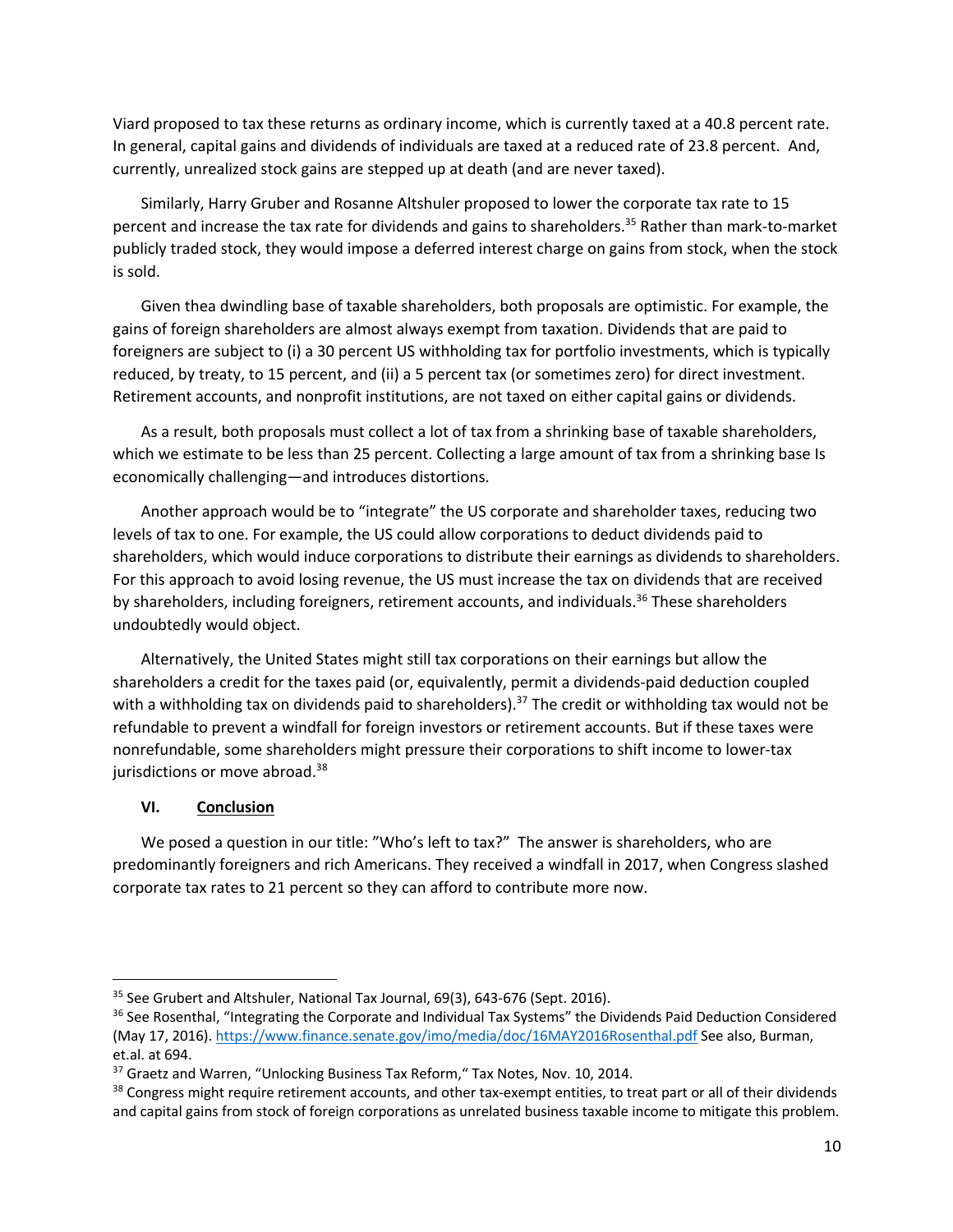Shareholders could be taxed either by raising corporate tax rates, or by integrating the corporate and shareholder tax, and expanding the shareholder taxable base. Given the dwindling corporate and shareholder tax base over the last half century, either step is crucial.

#### **VII. Appendix: Overview of methodology**

In the financial accounts of the US, the Fed counts all corporate equities that are issued in the US and some corporate equities that are issued abroad but held in the US. The Fed then allocates these issuances across various holder categories, ending with the Fed's residual category, the Household sector. In this manner, the Fed keeps total equity issuances equal to total equity holdings.

We follow a similar approach, starting with the Fed's corporate equities that are issued in the US, adjusting these issuances, and then allocating the adjusted issuances across holders by tax categories: foreigners, life insurance separate accounts, defined benefit plans, defined contribution plans, IRAs, government, nonprofits, and taxable accounts. We follow the same constraint as the Fed: total equity issuances for tax must equal total equities held for tax. But the equities issued for tax (the tax denominator) and equities held for tax (the tax numerators) differ somewhat from the Fed's, as we describe below.

Below we describe out approach: First, we calculate the tax denominator, and second, we calculate the tax numerators. All amounts below are market values (in billions of dollars) for 2019.

For the tax denominator, we transform total equity issuances reported by the Fed. We do this in four steps: (1) we subtract double-counted equity holdings i.e., (intercorporate holdings), (2) we subtract double-counted issuances (i.e., issuances by pass-through corporations, including Scorporations, exchange traded funds ("ETFs"), closed end funds ("CEFs"), and real estate investment trusts ("REITs"), (3) we subtract foreign-issued stock from the Fed's total for all equity issuances, and (4) we add foreign direct investment ("FDI") to our denominator, to reflect additional US equity that is held by foreigners. We're left with the tax denominator: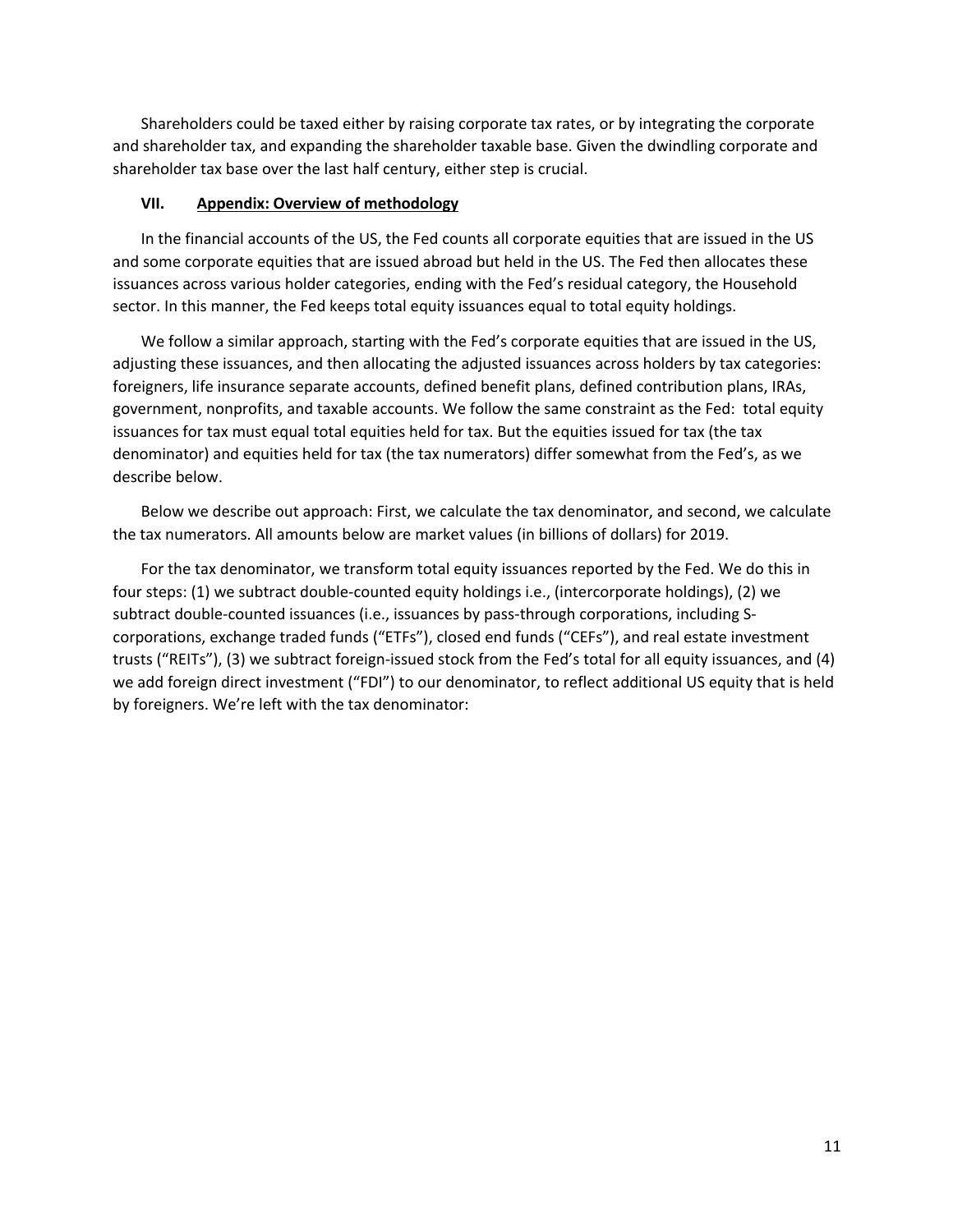| Table 1                                                                         | US corporate equity issauances (tax denominator)                         |                          |  |  |  |
|---------------------------------------------------------------------------------|--------------------------------------------------------------------------|--------------------------|--|--|--|
|                                                                                 | Total corporate equity issuances (issued or held in the US)              | \$54,984 <sup>ª</sup>    |  |  |  |
| Step 1                                                                          | - Intercorporate holdings of corporate equity                            | (\$3,220) <sup>b</sup>   |  |  |  |
|                                                                                 | = Equity issuances less intercorporate holdings                          | \$51,764                 |  |  |  |
| Step 2                                                                          | - Pass-through issuances (tax-transparent)                               | $($11,184)$ <sup>c</sup> |  |  |  |
|                                                                                 | = Equity issuances less intercorporate holdings, pass-through issaunces  | \$40,581                 |  |  |  |
| Step 3                                                                          | - Foreign-issued stock                                                   | $(59, 459)^d$            |  |  |  |
| Step 4                                                                          | + Foreign direct investment (FDI)                                        | \$8,764°                 |  |  |  |
|                                                                                 | = Equity issuances less intercorporate holdings, pass-through issaunces, | \$39,886                 |  |  |  |
|                                                                                 | foreign issaunces + FDI                                                  |                          |  |  |  |
| "Line 1, Table L.223.                                                           |                                                                          |                          |  |  |  |
| <sup>b</sup> Sum of lines 15, 16, 17, 18, 19, 26, and 27, Table L.223.          |                                                                          |                          |  |  |  |
| <sup>c</sup> Sum of lines 24, 25, and 31, Table L.223 and line 11, Table L.129. |                                                                          |                          |  |  |  |
| <sup>d</sup> Line 9, Table L.223.                                               |                                                                          |                          |  |  |  |
| "Line 22, Table L.230.                                                          |                                                                          |                          |  |  |  |

Next, for the tax numerators, we transform equity holder categories reported by the Fed. We also adjust the amounts reported by the Fed to reflect the adjustments to the denominator in the four steps above. In this manner we ensure, for our tax calculations, total equity issued equals total equity held.

First, we remove financial and nonfinancial business holdings from the categories of tax holders. Otherwise, we believe the value of these holdings would be double counted. We then rework the remaining categories of equity holders reported in table L.223 of the *Flow of Funds* (on the left-hand side of table 2, in bold) into tax categories (right hand side of table 2, in bold).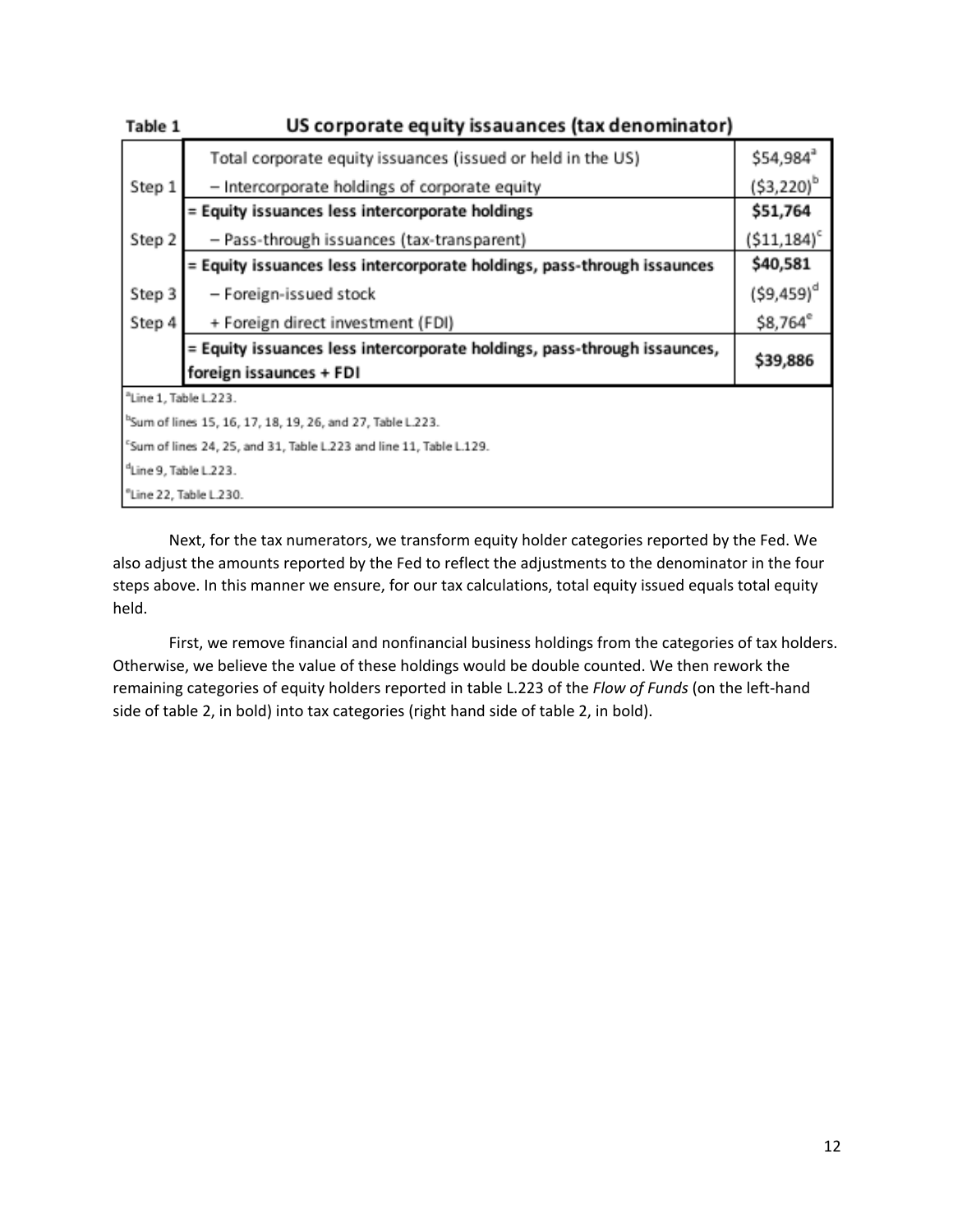| Table 2<br>Fed categories of equity holdings (in bold) |           | Tax categories of equity holdings (in bold) |          |
|--------------------------------------------------------|-----------|---------------------------------------------|----------|
|                                                        |           | All equity issuances less intercorporate    |          |
| All equity issuances less intercorporate holdings      | \$51,764  | holdings                                    | \$51,764 |
| <b>Rest of the world</b>                               | \$8,197   | <b>Foreigners</b>                           | \$8,197  |
| Life insurance companies; separate accounts            | \$541     | Life insurance separate accounts            | \$541    |
| Private pension funds                                  | \$3,136   | DB plans                                    | \$3,830  |
| Private pension funds; DB plans (move to DB plan       | \$1,316   | Private pension funds; DB plans             | \$1,316  |
| category)                                              |           |                                             |          |
| Private pension funds; DC plans (move to DC plan       | \$1,819   | Federal government; DB plans                | \$15     |
| category)                                              |           |                                             |          |
| Federal government retirement funds                    | \$370     | State and local government; DB plar         | \$2,498  |
| Federal government; DB plans (move to DB plan          | \$15      | DC plans                                    | \$2,174  |
| Federal government; DC plans (move to DC plan          | \$355     | Private pension funds; DC plan              | \$1,819  |
| State & local government; DB plans (move to DB plan    | \$2,498   | Federal government; DC plans                | \$355    |
| category)                                              |           |                                             |          |
| Federal government (move to government category)       | \$33      | <b>IRAs</b>                                 | \$3,893  |
|                                                        |           |                                             |          |
| State & local governments (move to government          | \$173     | Government                                  | \$440    |
| category)                                              |           |                                             |          |
| Mutual funds (move to Indirect holdings category)      | \$11,935  | Assets in 529 college savings plans         | \$234    |
| Closed-end funds (move to Indirect holdings category)  | \$107     | Federal government                          | \$33     |
| Exchange-traded funds (move to Indirect holdings       | \$3,486   | State & local governments                   | \$173    |
| category)                                              |           |                                             |          |
| <b>Household sector</b>                                | \$21,287  | Nonprofits                                  | \$2,033  |
| Assets in 529 college savings plans (move to           | \$234     | <b>Taxable accounts</b>                     | \$15,127 |
| Government category)                                   |           |                                             |          |
| IRA self-directed accounts (make into IRAs category)   | \$3,893   | Indirect holdings through pass-through      | \$15,528 |
| Nonprofits (make into Nonprofits category)             | \$2,033   | Mutual funds                                | \$11,935 |
| Taxable accounts (make into Taxable accounts           | \$15,127  | Closed-end funds                            | \$107    |
| Financial & nonfinancial corporate business (remove    |           |                                             | \$3,486  |
| as a category)                                         | (53, 220) | Exchange-traded funds                       |          |

# Step 1. Tranform Fed categories into tax categories for holders (numerators)

Mutual funds, ETFs, CEFs, and REITs are tax-transparent, and we look through these entities to allocate for tax. Thus, in step 2, we remove pass-through issuances from each holder category (other than mutual fund issuances, which the Fed had removed already) and add back the pass-through holdings of corporate equity.